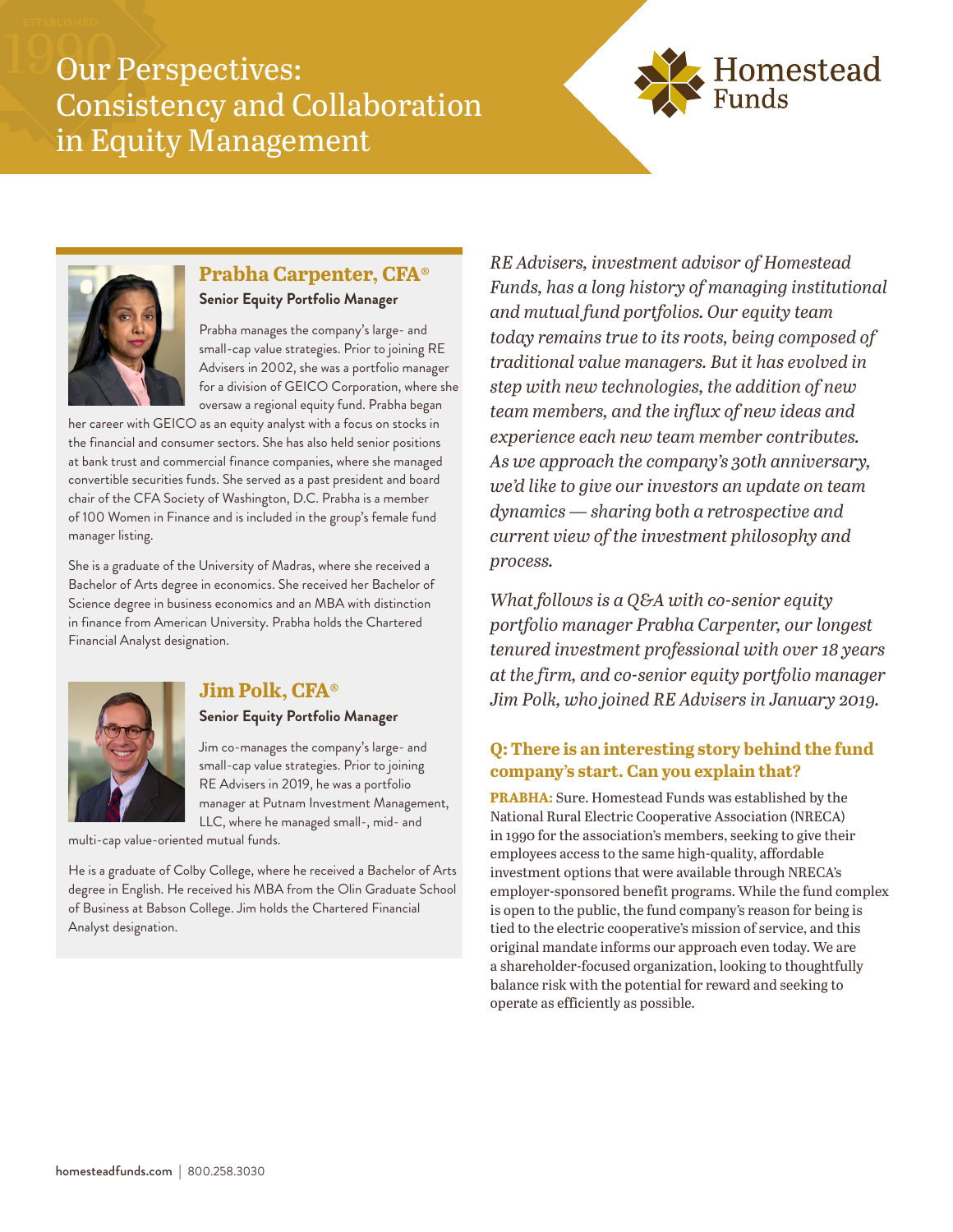#### **Q: Describe the equity investment philosophy of the team today. How has it differed from the past, and where would you like it to evolve?**

**PRABHA:** We approach equity investing with the view that we are long-term partners and partial owners of the businesses in which we are investing. We generally seek established companies with products and services that are understandable in terms of the economics of their pricing and overall value to the markets.

**JIM:** In speaking about our philosophy, our approach today doesn't seem to be a change or shift. We continue to look at equities through a value lens, the way the team has always done. We continue to look for businesses with strong fundamentals that we believe will reward investors over the long haul. We look at earnings potential over the next three to five years. Our bias is to find higher-quality value companies.

#### **Q: How would you describe the investment process? Has it changed over the years?**

**PRABHA:** The approach we've refined — a course that has been in place since the funds' inceptions — is disciplined and very research-focused. We spend a lot of time digging through information about companies, interviewing management, asking questions and talking with each other to try to filter out the best ideas. The old saying, "Measure twice, cut once," is accurate for us. Our goal is to minimize turnover with the thoughtfulness of our approach. Taxes and transaction costs diminish returns.

**JIM:** To add to that, we continue to invest for the long haul, which is important to our shareholders. Furthermore, we don't expect to deviate from our bottom-up research focus. We are generalists with individual sector-specific focuses, and our process is collaborative, with multiple investment personnel on analyst calls, company visits and management meetings.

*"The approach we've refined a course that has been in place since the funds' inceptions — is disciplined and very researchfocused."*

— Prabha Carpenter, CFA®

#### **Q: How is the team structured today? What is the division of responsibilities within the team? Has this changed over the years?**

**PRABHA:** It's always been a collaborative process, and that is how we will work going forward. We all have broad responsibility for and involvement in the funds — from idea generation through to portfolio construction and risk monitoring. That breadth of experience can help us identify niche investment opportunities others might miss. We believe strongly that cognitive diversity enriches the investment process.

**JIM:** While the members of the equity portfolio management team are all generalists, we look to the individual who has a previous analytical background in a particular sector. We all bring a certain expertise to the process. Prabha has industrials and financial expertise. Senior equity analyst Peter Blackstone, who joined in 2018, has energy and technology. Mark Iong, also a senior equity analyst, was added to the team in 2019 and contributes his focus on the technology and consumer discretionary sectors. I have health care. The team is also composed of investment professionals from different investment backgrounds (from large asset management firms to small boutiques) who possess different investment sources and points of contact, which help to bring different perspectives to idea generation for the portfolios.

#### **Q: With four senior investment professionals in the group now, how do the team members triangulate and efficiently manage their time and responsibilities throughout the day?**

**JIM:** As we have emphasized, the team is very collaborative. We believe the more inputs we can have into vetting a stock idea the better. We communicate regularly with each other about company meetings, analyst calls and conferences to allow for this.

#### **Q: Homestead Funds has always emphasized being a "bottom-up" equity investor. Why is this important to the process, and has this been modified at all over the past 30 years?**

**PRABHA:** The equity portfolio management team has always adhered to our bottom-up investment approach to manage the Small-Company Stock and Value funds. Past and present team members all possess a value approach to security selection. We believe our roots in managing retirement assets have provided our investors with competitive returns relative to their benchmarks over long-term holding periods. Buying good companies, one by one, at an attractive relative value, is who we are and who we have always been.

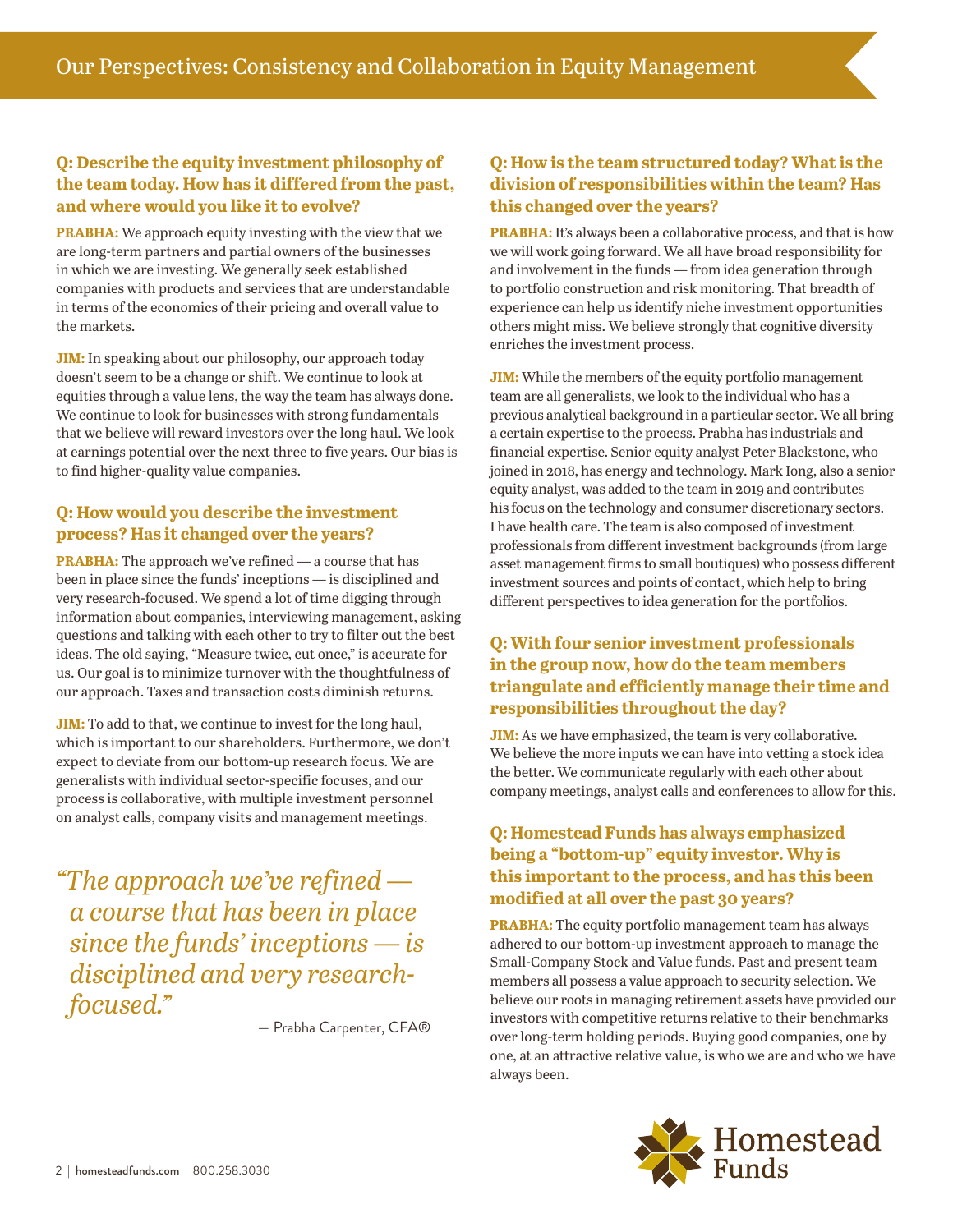#### **Q: With regard to portfolio construction, how does the team manage portfolio exposures to the various sectors and industries? Is benchmark weight a significant consideration?**

**PRABHA:** Historically the portfolio management team did have to adhere to certain constraints but generally was "sector agnostic." But with additional sector expertise on the team, we have evolved to be more "sector aware" respective to each portfolio's benchmark. Jim can expand.

**JIM:** With the formation and guidance of the investment committee in the fall of 2018, the portfolio management team has become more benchmark aware but not benchmark-focused. We are willing to make significant active investments in sectors that we believe provide more value. To manage the risk of the portfolios being substantially overweighted or underweighted relative to the benchmark, we use internal guideposts as a firstline check on our sector and industry allocations.

The investment committee, made up of RE Advisers' investment professionals plus the chief executive officer and chief operating officer, meets quarterly to ensure that we have a good rationale for our sector weights. We don't want to miss the forest for the trees. We all believe this will help to provide more consistent returns over the long term.

#### **Q: What are the most important stock attributes to the investment process? Has this always been the case over the years?**

**PRABHA:** The equity team looks to identify attractively valued stocks of companies whose management teams we believe to be judicious allocators of capital.

Specifically:

- Sustainable value proposition
- Quality businesses with significant competitive advantages
- Proactive management teams that are financial resultsoriented, are judicious allocators of capital and have interests aligned with shareholders — with an owner's mentality
- Underappreciated long-term earnings potential
- Financial strength strong balance sheets and a strong return on invested capital
- Attractive valuation on both an absolute and relative basis

**JIM:** To expand on Prabha's comments, equally important to value investing is what we seek to avoid.

In particular:

- Companies facing long-term secular headwinds
- Stocks with balance sheet issues
- Binary outcome situations
- Companies being disrupted and failing to embrace change those lacking the adaptive quotient
- So-called value traps that lack catalysts to meaningfully alter their fundamental outlooks
- "Falling knives" stocks that have deceptively cheap valuations

#### **Q: How does a stock get approved for purchase in the funds, and who ultimately has the final authority on buy/sell decisions?**

**PRABHA:** Today with an expanded investment team, with different sector expertise, everyone on the team has input into stock selection and sector exposure; however, the ultimate decision is made by us, the co-portfolio managers, by consensus. We meet regularly to discuss position sizes and sector weights.

#### **Q: How does the team determine the weight of a given security?**

**JIM:** The weight of a security is determined by us, the co-portfolio managers, based on the team's collaborative fundamental analysis and our convictions. Normal position sizes are about 2% to 4% for the Small-Company Stock Fund and 2% to 5% for the Value Fund.

#### **Q: How has the sell criteria evolved?**

**PRABHA:** We seek to minimize turnover. Taxes and transaction costs diminish returns. The portfolio management team reflects the perspective of a long-term investor. Our critical sell factors include valuations that may appear excessive, deterioration of company fundamentals and whether better opportunities can be found.

**JIM:** In addition to Prabha's points, if a company can increase cash flows, sell at a reasonable price and remain profitable, then we are content to continue holding that company. We would look to sell if the fundamentals as Prabha outlined deteriorated, if valuations appeared excessive, if better opportunities were found elsewhere or if the position approached 5% of assets.